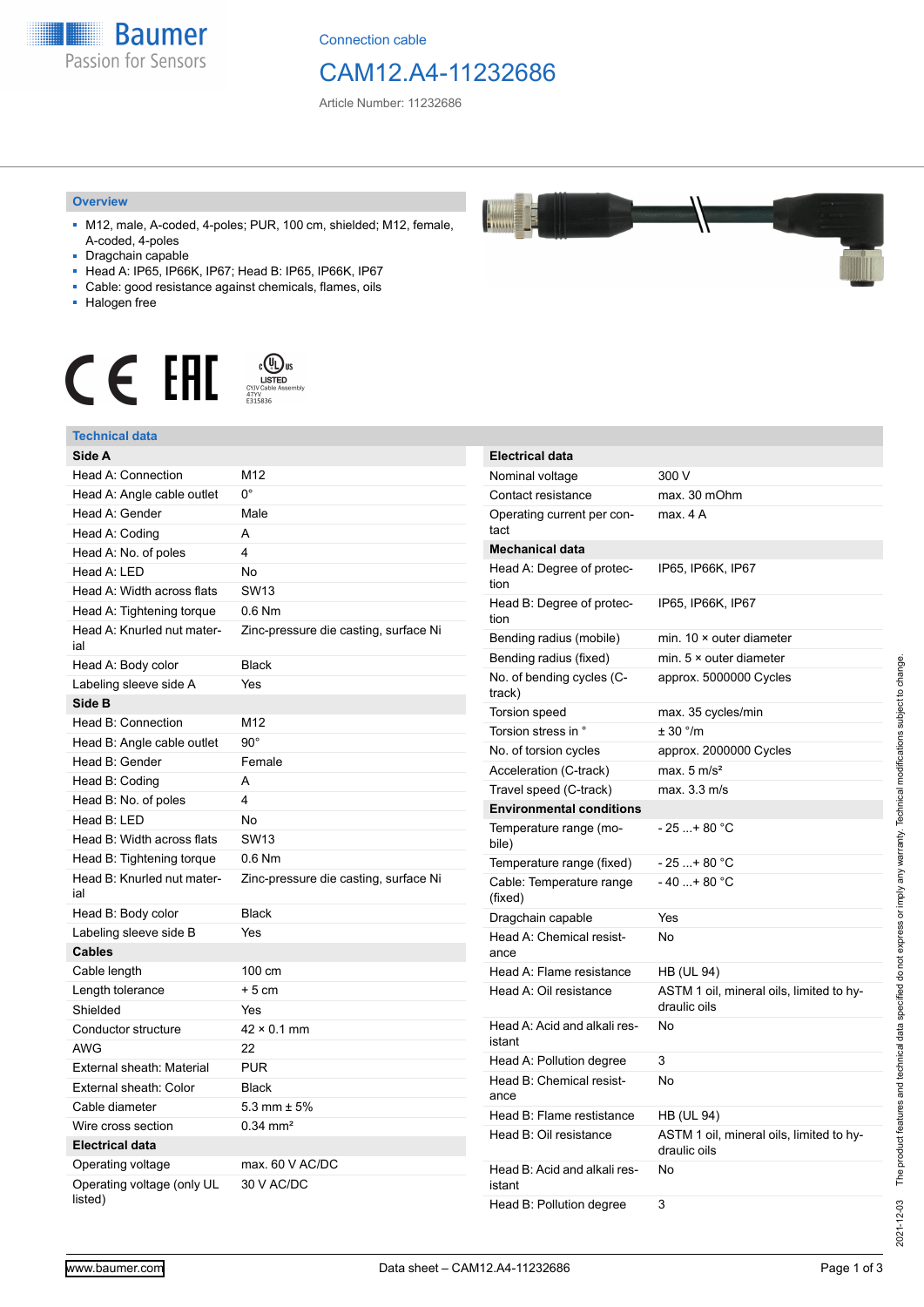

Connection cable

# CAM12.A4-11232686

Article Number: 11232686

#### **Technical data**

**Technical drawing**

**Side A**

### **Environmental conditions**

Cable: Chemical resistance Good (DIN EN 60811-404)

Cable: Flame resistance Conform UL 1581 §1090 (H); CSA FT2; IEC 60332-2-2

# **Environmental conditions**

Cable: Silicone-free Yes

Cable: Oil resistance Good (DIN EN 60811-404)

# **Side B**

**Coding**

## **Technical drawing**





# **Coding**